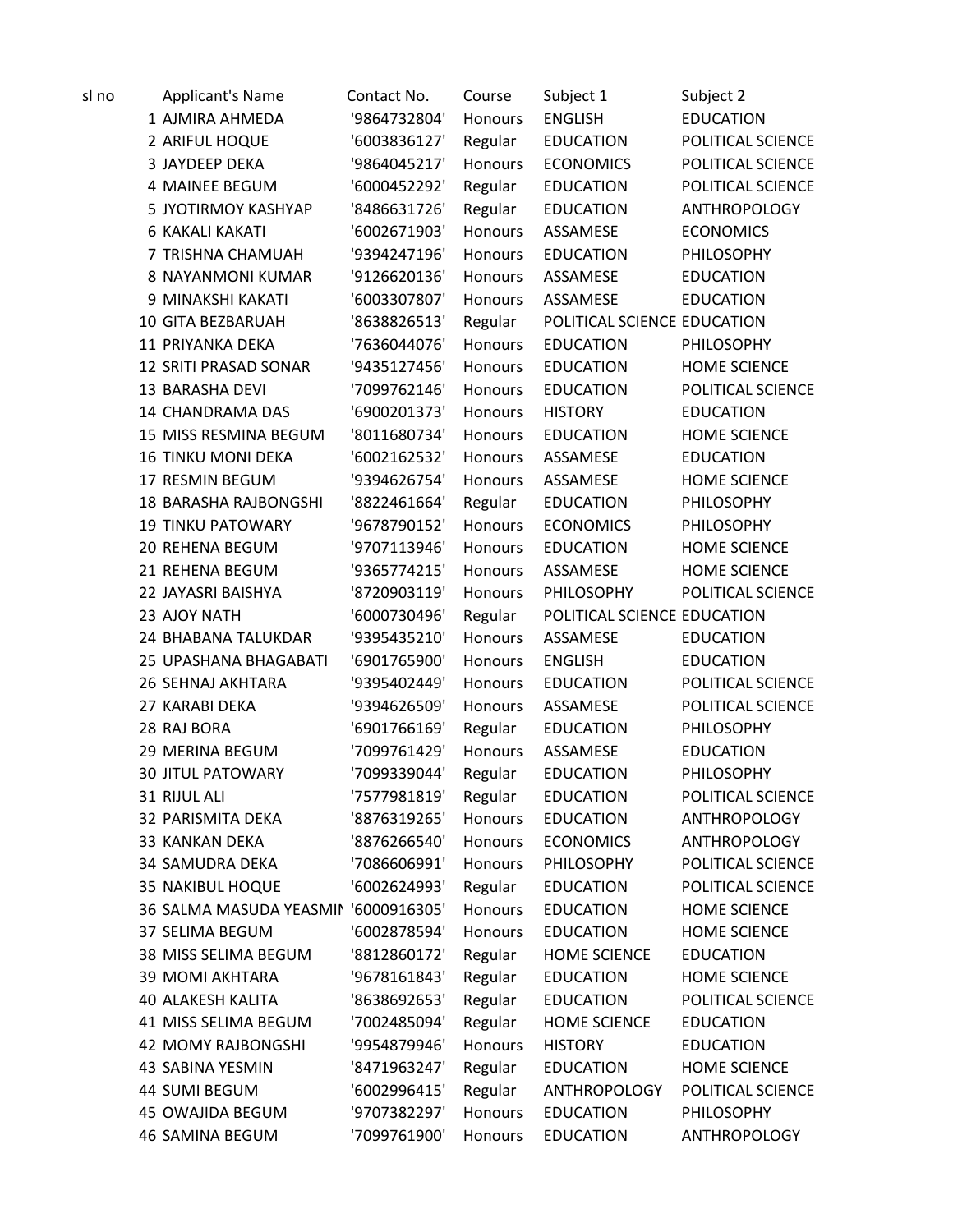| <b>47 BARASHA RANI DEKA</b> | '7099537140' | Regular        | <b>EDUCATION</b>            | <b>ANTHROPOLOGY</b> |
|-----------------------------|--------------|----------------|-----------------------------|---------------------|
| <b>48 RAJUL ISLAM</b>       | '9365744685' | Regular        | <b>EDUCATION</b>            | POLITICAL SCIENCE   |
| 49 SAHIL ALAM MASUM         | '8486591632' | Regular        | <b>EDUCATION</b>            | PHILOSOPHY          |
| 50 KARISHMA RAJBONGSHI      | '8471961477' | Honours        | ASSAMESE                    | <b>HOME SCIENCE</b> |
| 51 LUNA DEKA                | '8473839196' | Regular        | <b>EDUCATION</b>            | POLITICAL SCIENCE   |
| 52 RABIDUL ALI              | '6901825008' | Regular        | <b>EDUCATION</b>            | POLITICAL SCIENCE   |
| 53 NIPON DEKA               | '8473837110' | Regular        | <b>EDUCATION</b>            | POLITICAL SCIENCE   |
| 54 DAISY DEKA               | '7636873149' | Honours        | ASSAMESE                    | <b>EDUCATION</b>    |
| 55 RINKU BARUAH             | '6026709390' | Honours        | ASSAMESE                    | <b>EDUCATION</b>    |
| <b>56 SUBRAT KALITA</b>     | '6003089840' | Regular        | <b>EDUCATION</b>            | POLITICAL SCIENCE   |
| 57 JINNATUL KARIM           | '6900918175' | Regular        | <b>EDUCATION</b>            | POLITICAL SCIENCE   |
| 58 DHARITRI RAJBONGSHI      | '8638298281' | Honours        | <b>HISTORY</b>              | <b>EDUCATION</b>    |
| 59 MAMATA BEGUM             | '6001194304' | Regular        | <b>EDUCATION</b>            | POLITICAL SCIENCE   |
| <b>60 JAHUR ALI</b>         | '9365775508' | <b>Honours</b> | <b>EDUCATION</b>            | <b>ECONOMICS</b>    |
| 61 KANGKANA KALITA          | '6001832402' | Honours        | ASSAMESE                    | <b>EDUCATION</b>    |
| <b>62 FARHIN SULTANA</b>    | '9707603577' | <b>Honours</b> | <b>EDUCATION</b>            | PHILOSOPHY          |
| <b>63 SEHNAS SULTANA</b>    | '8099317857' | Regular        | <b>EDUCATION</b>            | POLITICAL SCIENCE   |
| 64 SANI AHMED               | '8135961667' | Regular        | <b>EDUCATION</b>            | POLITICAL SCIENCE   |
| 65 HIMASRI DEKA             | '7099639057' | Regular        | ANTHROPOLOGY                | <b>EDUCATION</b>    |
| <b>66 JAYASREE KUMAR</b>    | '9101838110' | Regular        | <b>ANTHROPOLOGY</b>         |                     |
| 67 INAMUL HOQUE             | '7086426011' | <b>Honours</b> | <b>HISTORY</b>              | <b>EDUCATION</b>    |
| 68 NIRZARA BEGUM            | '7099762055' | Honours        | <b>EDUCATION</b>            | POLITICAL SCIENCE   |
| <b>69 DHANJIT KUMAR</b>     | '9395075700' | <b>Honours</b> | POLITICAL SCIENCE EDUCATION |                     |
| 70 PARBIN SULTANA           | '6003763462' | <b>Honours</b> | <b>HISTORY</b>              | <b>EDUCATION</b>    |
| 71 ARCHANA BEGUM            | '7896868664' | <b>Honours</b> | <b>EDUCATION</b>            | <b>HISTORY</b>      |
| 72 SAHIL ALI                | '8753848961' | Regular        | <b>EDUCATION</b>            | <b>HISTORY</b>      |
| 73 HARSHAJIT DEKA           | '9394305611' | Regular        | <b>EDUCATION</b>            | ANTHROPOLOGY        |
| 74 SAHIL SADDA              | '7896789676' | <b>Honours</b> | <b>HISTORY</b>              | POLITICAL SCIENCE   |
| 75 ALISHA BEGUM             | '6000712835' | Honours        | ASSAMESE                    | <b>HOME SCIENCE</b> |
| 76 DHIRAJ KR NATH           | '9132768450' | <b>Honours</b> | ASSAMESE                    | <b>ECONOMICS</b>    |
| 77 IDUL HOQUE               | '6002687397' | Regular        | <b>EDUCATION</b>            | POLITICAL SCIENCE   |
| 78 RUKSANA BEGUM            | '8011117759' | <b>Honours</b> | <b>EDUCATION</b>            | PHILOSOPHY          |
| 79 JOONTI DEKA              | '7578948577' | <b>Honours</b> | ASSAMESE                    | <b>EDUCATION</b>    |
| 80 KABITA BAISHYA           | '9476618544' | Regular        | <b>EDUCATION</b>            | POLITICAL SCIENCE   |
| 81 LEEMA NASRIN             | '6001494020' | <b>Honours</b> | <b>ENGLISH</b>              | <b>EDUCATION</b>    |
| 82 DHARMENDRA NATH          | '7002391276' | Regular        | POLITICAL SCIENCE EDUCATION |                     |
| 83 RIDIP DEKA               | '9707092273' | Regular        | <b>EDUCATION</b>            | <b>ANTHROPOLOGY</b> |
| 84 RAHUL AZAM               | '7086355163' | Regular        | <b>EDUCATION</b>            | <b>ECONOMICS</b>    |
| 85 MAFIJUL RAHMAN           | '9707382682' | Regular        | <b>EDUCATION</b>            | <b>ANTHROPOLOGY</b> |
| 86 SRI PAPARI RAJBONGSHI    | '8099694493' | Regular        | <b>EDUCATION</b>            | <b>HISTORY</b>      |
| <b>87 GITIMONI BORO</b>     | '7099381471' | Honours        | <b>EDUCATION</b>            | <b>HOME SCIENCE</b> |
| <b>88 JANAKI BORO</b>       | '9707382265' | <b>Honours</b> | <b>EDUCATION</b>            | <b>HOME SCIENCE</b> |
| 89 KALPANA DEKA             | '8721857019' | Honours        | <b>ENGLISH</b>              | PHILOSOPHY          |
| 90 CHITRALEKHA DEKA         | '9707352588' | <b>Honours</b> | ASSAMESE                    | <b>HISTORY</b>      |
| 91 CHITRALEKHA DEKA         | '6900952201' | Honours        | ASSAMESE                    | <b>HISTORY</b>      |
| 92 JUMI BEGUM               | '9864629551' | Regular        | <b>EDUCATION</b>            | POLITICAL SCIENCE   |
| 93 KAKALI DEKA              | '8402913601' | Honours        | <b>EDUCATION</b>            | PHILOSOPHY          |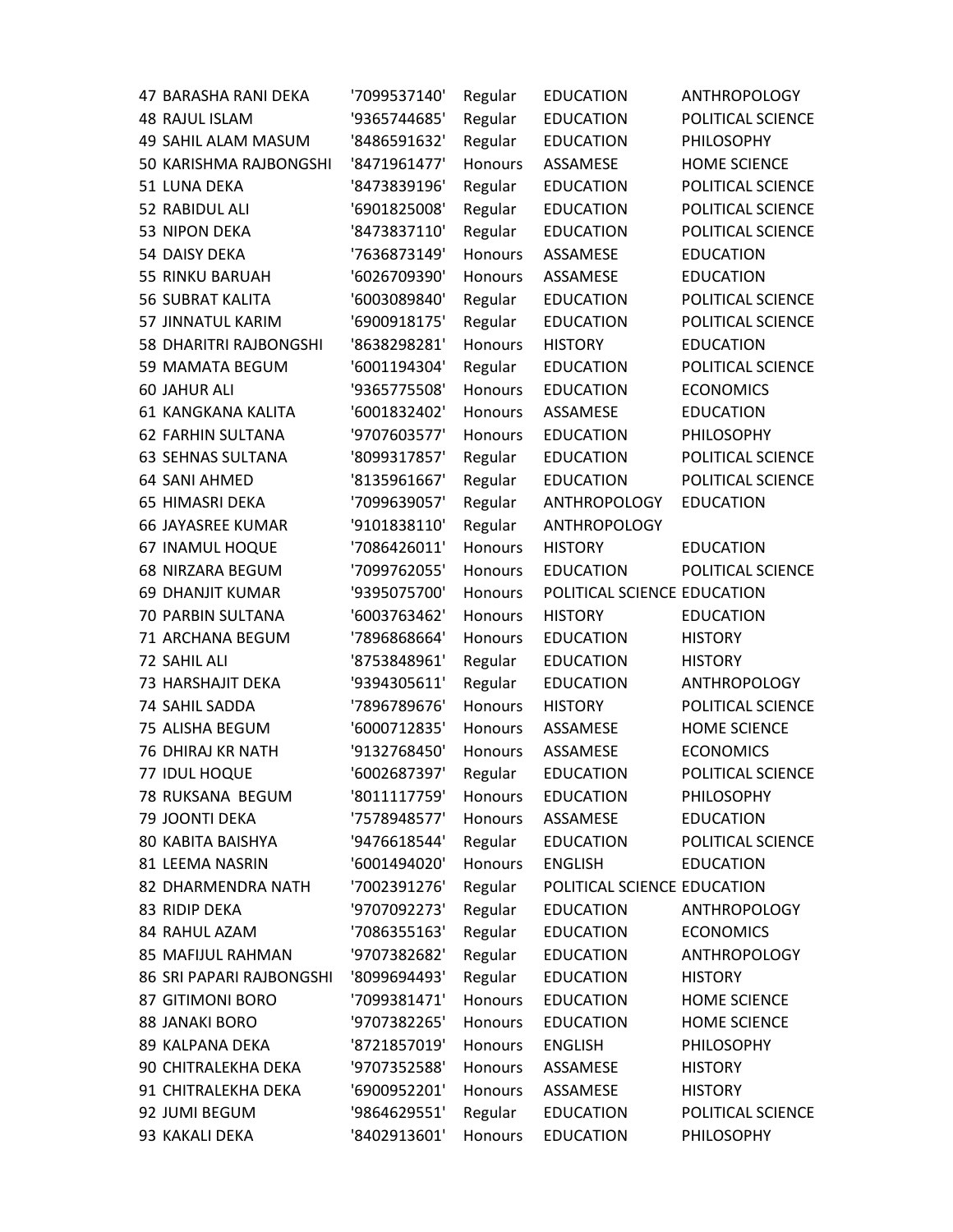| 94 BITOPAN DEKA                       | '9395371097' | Honours        | ASSAMESE                       | <b>EDUCATION</b>    |
|---------------------------------------|--------------|----------------|--------------------------------|---------------------|
| 95 PARBIN SULTANA                     | '9707114258' | Honours        | ASSAMESE                       | <b>EDUCATION</b>    |
| 96 PINKI RAJBONGSHI                   | '8486736928' | Regular        | <b>EDUCATION</b>               | POLITICAL SCIENCE   |
| 97 BARASHA KUMAR                      | '6026294605' | <b>Honours</b> | <b>EDUCATION</b>               | PHILOSOPHY          |
| 98 ABDUL LATIF                        | '6001557663' | Regular        | <b>EDUCATION</b>               | POLITICAL SCIENCE   |
| 99 DHANJIT KALITA                     | '9854272794' | Honours        | ASSAMESE                       | <b>EDUCATION</b>    |
| 100 NIBEDITA SARMAH                   | '7636046331' | Honours        | ASSAMESE                       | <b>EDUCATION</b>    |
| 101 DIGANTA DEKA                      | '6002525576' | Regular        | <b>EDUCATION</b>               | POLITICAL SCIENCE   |
| 102 SUNIYA SULTANA                    | '9706536832' | Honours        | <b>EDUCATION</b>               | <b>HOME SCIENCE</b> |
| 103 GAUTAM BORAH                      | '9864701429' | Honours        | ASSAMESE                       | <b>HISTORY</b>      |
| 104 SUNIYA SULTANA                    | '7099762105' | Honours        | ASSAMESE                       | <b>HOME SCIENCE</b> |
| 105 CHAYANIKA DAS                     | '9707352685' | Honours        | ASSAMESE                       | <b>HOME SCIENCE</b> |
| 106 SANJIB DEKA                       | '9365155086' | Honours        | <b>HISTORY</b>                 | <b>EDUCATION</b>    |
| 107 NIPASREE DAS                      | '7086648372' | Honours        | <b>HISTORY</b>                 | <b>EDUCATION</b>    |
| 108 SUMI BEGUM                        | '8721092658' | Regular        | <b>EDUCATION</b>               | POLITICAL SCIENCE   |
| 109 MARAMI KALITA                     | '6901061412' | Honours        | <b>EDUCATION</b>               | POLITICAL SCIENCE   |
| 110 ALAUDDIN TALUKDAR                 | '8471966536' | Honours        | <b>EDUCATION</b>               | POLITICAL SCIENCE   |
| 111 ALAUDDIN TALUKDAR                 | '6913126088' | Honours        | <b>EDUCATION</b>               | POLITICAL SCIENCE   |
| 112 SRI RITU RAJ DEKA                 | '7099577615' | Regular        | <b>ECONOMICS</b>               | POLITICAL SCIENCE   |
| 113 BIKI DEKA                         | '9395118083' | Regular        | <b>EDUCATION</b>               | <b>PHILOSOPHY</b>   |
| 114 LUNA DAS                          | '8812869149' | <b>Honours</b> | ASSAMESE                       | <b>EDUCATION</b>    |
| <b>115 DHANJIT KALITA</b>             | '8822558118' | Honours        | ASSAMESE                       | <b>EDUCATION</b>    |
| 116 MARAMI DAS                        | '8822916087' | Honours        | ASSAMESE                       | <b>EDUCATION</b>    |
| 117 ELA BEGUM                         | '9859363907' | Honours        | <b>HISTORY</b>                 | POLITICAL SCIENCE   |
| 118 RITUL ALI                         | '7099537210' | Regular        | <b>EDUCATION</b>               | <b>HISTORY</b>      |
| 119 LINA BEGUM                        | '7896678054' | <b>Honours</b> | <b>EDUCATION</b>               | PHILOSOPHY          |
| 120 BIPLAB DEKA                       | '6001352177' | Honours        | <b>EDUCATION</b>               | POLITICAL SCIENCE   |
| 121 DIPU MAHANTA                      | '9707329806' | Regular        | <b>EDUCATION</b>               | <b>ECONOMICS</b>    |
| 122 DIKSHITA SARMA                    | '6002762518' | Regular        | <b>ECONOMICS</b>               | <b>ANTHROPOLOGY</b> |
| 123 SONMAINA AKHTARA                  | '8822015636' | <b>Honours</b> | <b>EDUCATION</b>               | POLITICAL SCIENCE   |
| 124 SEMIM SULTANA                     | '7896817484' | <b>Honours</b> | <b>EDUCATION</b>               | POLITICAL SCIENCE   |
| 125 BHABITA DEKA                      | '9954178713' | <b>Honours</b> | ASSAMESE                       | PHILOSOPHY          |
| 126 KRINJAL DEKA                      | '7636875649' | Regular        | <b>HISTORY</b>                 | PHILOSOPHY          |
| 127 RAJIB ALI                         | '7896149857' | Regular        | PHILOSOPHY                     | <b>EDUCATION</b>    |
| 128 BIKI DEKA                         | '6002641682' | <b>Honours</b> | <b>ENGLISH</b>                 | POLITICAL SCIENCE   |
| 129 MANIJA BEGUM                      | '9707372703' | Regular        | <b>PHILOSOPHY</b>              | <b>EDUCATION</b>    |
| 130 KRISNAMONI RAJBONGSH '9954306888' |              | <b>Honours</b> | <b>EDUCATION</b>               | PHILOSOPHY          |
| 131 RAFIKUL ISLAM                     | '6901825580' | Regular        | ANTHROPOLOGY                   | POLITICAL SCIENCE   |
| 132 MITHUN DEKA                       | '8134957160' | Honours        | <b>PHILOSOPHY</b>              | <b>HISTORY</b>      |
| 133 SIMA DEKA                         | '7896059743' | <b>Honours</b> | ASSAMESE                       | <b>HOME SCIENCE</b> |
| 134 ARSIF ALI                         | '7002758057' | Regular        | <b>EDUCATION</b>               | POLITICAL SCIENCE   |
| <b>135 FARUK ABDULLA</b>              | '6003368374' | Regular        | POLITICAL SCIENCE ANTHROPOLOGY |                     |
| 136 RIKUMANI BEGUM                    | '6003311811' | Honours        | ASSAMESE                       | POLITICAL SCIENCE   |
| 137 IMTIAZ AHMED                      | '9864015053' | Honours        | ASSAMESE                       | <b>EDUCATION</b>    |
| 138 PRIYANKA NATH                     | '8099072538' | Honours        | ASSAMESE                       | <b>EDUCATION</b>    |
| 139 MANJULA RAJBONGSHI                | '7099381475' | Regular        | <b>EDUCATION</b>               | <b>HISTORY</b>      |
| 140 JURI RAJBONGSHI                   | '9859161188' | Honours        | <b>EDUCATION</b>               | PHILOSOPHY          |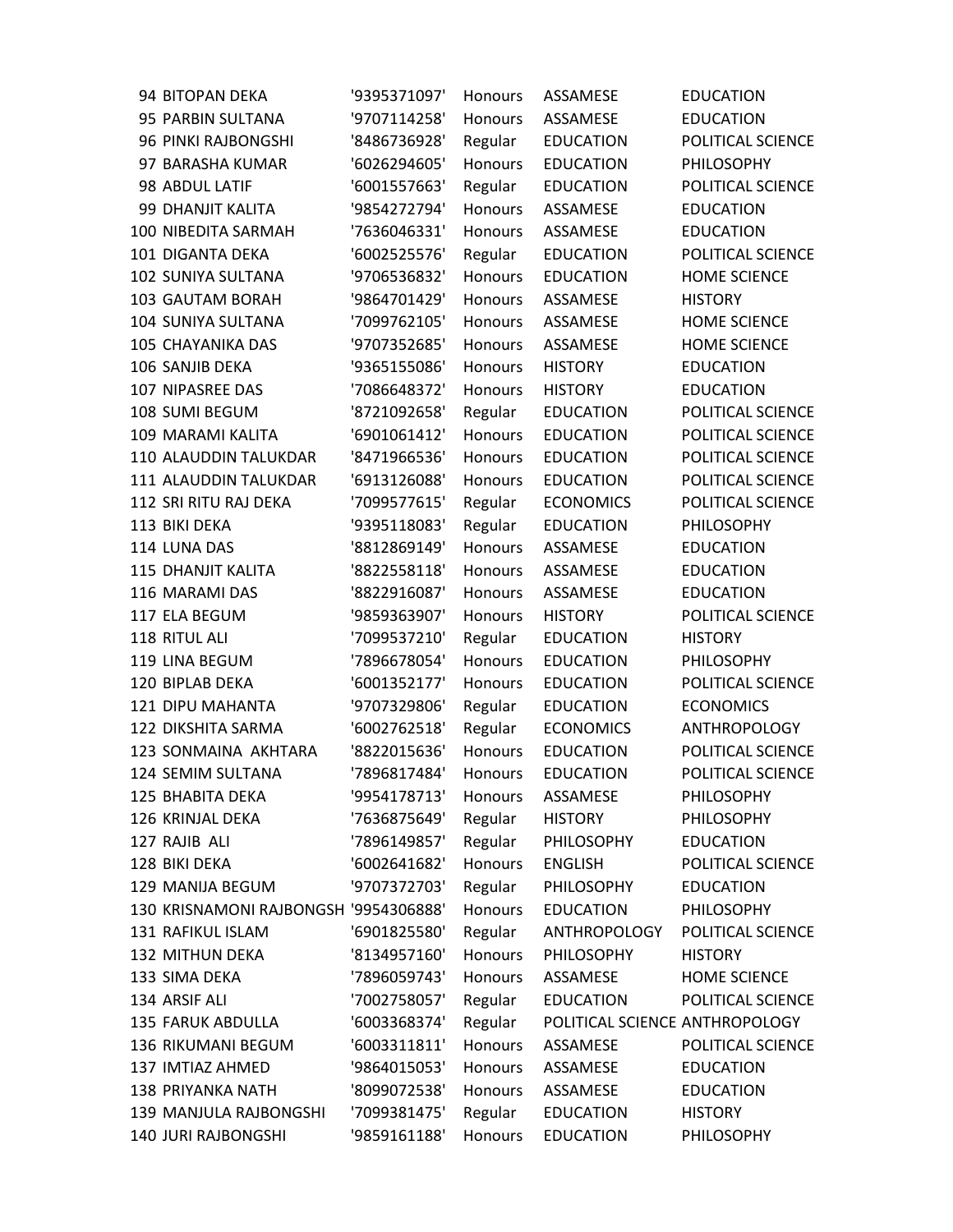| <b>141 HIMASRI DEKA</b>        | '8822668943' | Honours        | <b>ASSAMESE</b>             | PHILOSOPHY          |
|--------------------------------|--------------|----------------|-----------------------------|---------------------|
| <b>142 SYED AJIZAR RAHMAN</b>  | '8753902072' | Regular        | ANTHROPOLOGY                | POLITICAL SCIENCE   |
| 143 NIHA BEGUM                 | '9395559765' | Honours        | <b>EDUCATION</b>            | <b>HISTORY</b>      |
| 144 SUMI BAISHYA               | '6900206656' | Regular        | <b>HOME SCIENCE</b>         | PHILOSOPHY          |
| 145 NILIMA BEGUM               | '7399542316' | <b>Honours</b> | <b>EDUCATION</b>            | <b>ECONOMICS</b>    |
| 146 PALLABI RAJBONGSHI         | '6000826530' | Regular        | <b>HOME SCIENCE</b>         | <b>HISTORY</b>      |
| 147 ARUNA RAJBONGSHI           | '6900809571' | <b>Honours</b> | ASSAMESE                    | POLITICAL SCIENCE   |
| <b>148 BIKASH BAISHYA</b>      | '6002856424' | Regular        | <b>EDUCATION</b>            | PHILOSOPHY          |
| 149 MITHUN DEKA                | '8761998239' | <b>Honours</b> | PHILOSOPHY                  | <b>HISTORY</b>      |
| 150 JAYASRI BARUAH             | '9127335427' | Regular        | <b>EDUCATION</b>            | <b>ANTHROPOLOGY</b> |
| 151 SIVA BORA                  | '6002784414' | <b>Honours</b> | ASSAMESE                    | PHILOSOPHY          |
| <b>152 AKHTAR HUSSAIN</b>      | '9127891552' | Regular        | <b>EDUCATION</b>            | PHILOSOPHY          |
| <b>153 TARALI GOSWAMI</b>      | '7099787321' | <b>Honours</b> | <b>ENGLISH</b>              | <b>ECONOMICS</b>    |
| 154 BHASWATI DEKA              | '6026656021' | <b>Honours</b> | PHILOSOPHY                  | <b>EDUCATION</b>    |
| 155 LIJA BEGUM                 | '8812048075' | <b>Honours</b> | <b>HISTORY</b>              | POLITICAL SCIENCE   |
| 156 IFTIKAR ALI                | '6900818232' | Regular        | <b>EDUCATION</b>            | POLITICAL SCIENCE   |
| 157 MOSKAAN HOQUE              | '9707958393' | <b>Honours</b> | <b>EDUCATION</b>            | <b>ECONOMICS</b>    |
| <b>158 NILUFA PARBIN</b>       | '6003798725' | Regular        | <b>EDUCATION</b>            | <b>ANTHROPOLOGY</b> |
| 159 ANURADHA SAHARIAH          | '9707604211' | <b>Honours</b> | <b>EDUCATION</b>            | POLITICAL SCIENCE   |
| <b>160 DIPTI MONI PATOWARY</b> | '8473839134' | Honours        | <b>EDUCATION</b>            | <b>HISTORY</b>      |
| 161 NILIMA BEGUM               | '9394881619' | Honours        | <b>EDUCATION</b>            | <b>ECONOMICS</b>    |
| <b>162 SAHIL AKHTER</b>        | '9707839980' | Regular        | <b>EDUCATION</b>            | PHILOSOPHY          |
| <b>163 DIPYAJYOTI DEKA</b>     | '8753904552' | Regular        | <b>ANTHROPOLOGY</b>         | <b>EDUCATION</b>    |
| 164 LIZA DEKA                  | '8011922977' | <b>Honours</b> | <b>EDUCATION</b>            | POLITICAL SCIENCE   |
| 165 JIYARUL ALI                | '9957926886' | Honours        | <b>EDUCATION</b>            | POLITICAL SCIENCE   |
| 166 RAJU ALI                   | '6002120038' | Honours        | <b>EDUCATION</b>            | <b>HISTORY</b>      |
| 167 SABNAM SULTANA             | '7099762400' | Honours        | POLITICAL SCIENCE HISTORY   |                     |
| <b>168 AKHTAR HUSSAIN</b>      | '9127891554' | Regular        | <b>EDUCATION</b>            | PHILOSOPHY          |
| 169 SANGITA DEKA               | '+917086351' | <b>Honours</b> | ASSAMESE                    | ANTHROPOLOGY        |
| 170 BIKUMANI BEGUM             | '6900493005' | Honours        | <b>EDUCATION</b>            | POLITICAL SCIENCE   |
| 171 ZAKIR ALI                  | '9613130699' | Regular        | <b>EDUCATION</b>            | <b>HISTORY</b>      |
| 172 PAPARI BEGUM               | '8822175307' | Honours        | <b>EDUCATION</b>            | PHILOSOPHY          |
| 173 MISS RESMA BEGUM           | '6002764900' | Honours        | <b>ECONOMICS</b>            | <b>EDUCATION</b>    |
| 174 CHAYANIKA PATOWARY         | '9854977494' | <b>Honours</b> | ASSAMESE                    | <b>EDUCATION</b>    |
| 175 SAMARJYOTI DEKA            | '9864966612' | Regular        | <b>EDUCATION</b>            | PHILOSOPHY          |
| 176 SANDHYA DAS                | '9854711934' | Regular        | <b>EDUCATION</b>            | POLITICAL SCIENCE   |
| 177 RITUPARNA SARMA            | '7636874308' | Regular        | <b>EDUCATION</b>            | PHILOSOPHY          |
| 178 BIKASH DEKA                | '8253853260' | Regular        | <b>ANTHROPOLOGY</b>         | <b>EDUCATION</b>    |
| 179 LINA KUMAR                 | '8723835126' | Regular        | <b>EDUCATION</b>            | POLITICAL SCIENCE   |
| 180 ASIJ ALI                   | '9365428588' | Regular        | <b>EDUCATION</b>            | POLITICAL SCIENCE   |
| 181 MERAJUL HOQUE              | '9864794093' | Regular        | <b>EDUCATION</b>            | POLITICAL SCIENCE   |
| <b>182 DHANJIT DEKA</b>        | '6003467649' | Honours        | ASSAMESE                    | <b>EDUCATION</b>    |
| <b>183 JAHIR KHAN</b>          | '8761957130' | Regular        | <b>EDUCATION</b>            | POLITICAL SCIENCE   |
| 184 JESMIN SULTANA             | '8402843071' | Regular        | <b>EDUCATION</b>            | POLITICAL SCIENCE   |
| 185 PAMPI BEGUM                | '7399118155' | Honours        | <b>HISTORY</b>              | <b>EDUCATION</b>    |
| <b>186 ABHIJIT KUMAR</b>       | '7399596727' | Regular        | <b>ECONOMICS</b>            | ANTHROPOLOGY        |
| 187 BIJU ALI                   | '7002599056' | Regular        | POLITICAL SCIENCE EDUCATION |                     |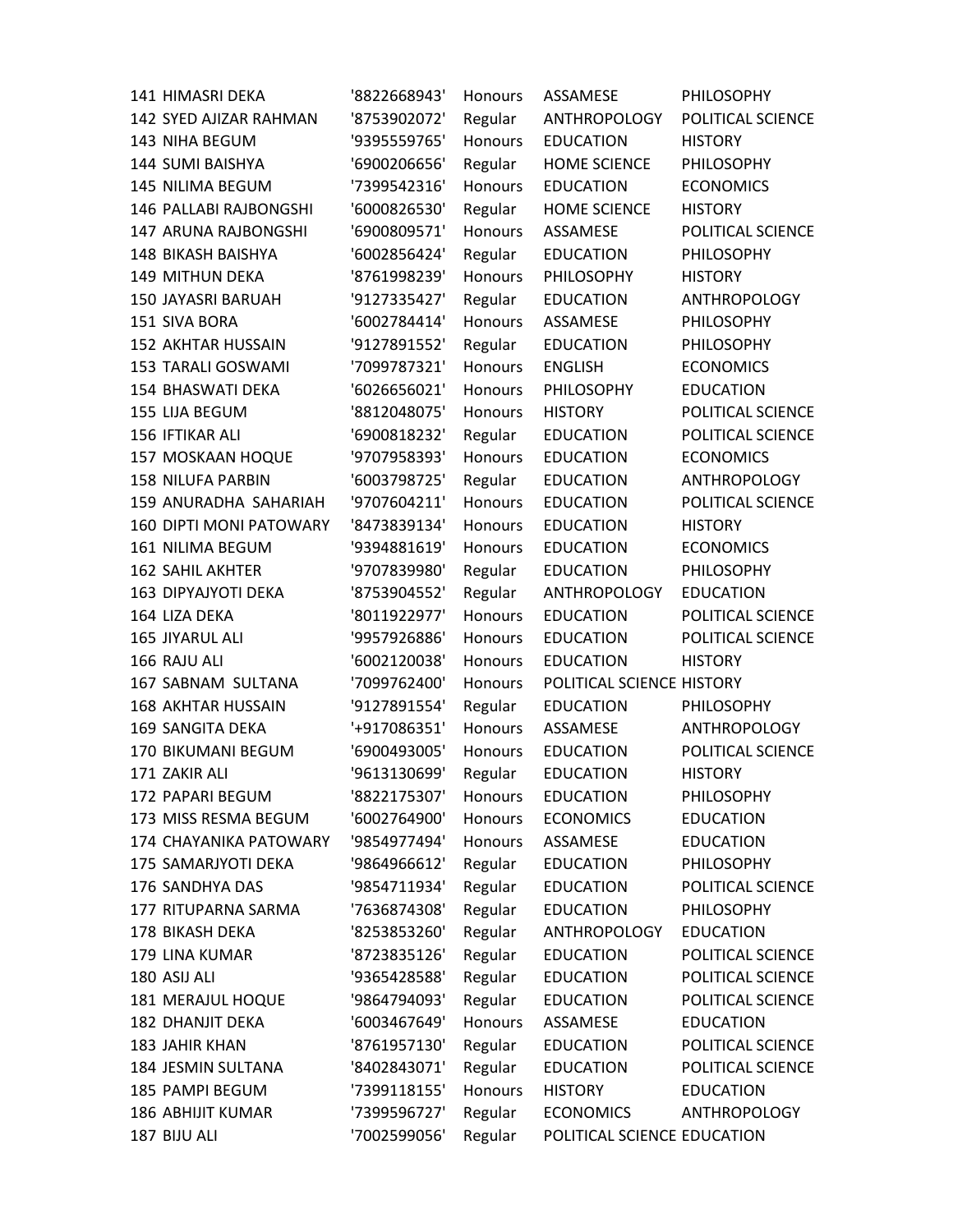| <b>188 LIPIKA DEKA</b>                | '8486732822' | Honours        | ASSAMESE                       | ANTHROPOLOGY        |
|---------------------------------------|--------------|----------------|--------------------------------|---------------------|
| <b>189 JYOTIRMOY DEKA</b>             | '7099577250' | Regular        | <b>EDUCATION</b>               | POLITICAL SCIENCE   |
| 190 MALLIKA DEKA                      | '6900999480' | <b>Honours</b> | ASSAMESE                       | PHILOSOPHY          |
| 191 SAPNA KAKATI                      | '8876488287' | Regular        | PHILOSOPHY                     | <b>EDUCATION</b>    |
| 192 MUNINDRA BAISHYA                  | '7896244627' | Regular        | <b>HISTORY</b>                 | POLITICAL SCIENCE   |
| 193 MUNINDRA BAISHYA                  | '7086634766' | Honours        | <b>EDUCATION</b>               | <b>ANTHROPOLOGY</b> |
| <b>194 TARUN SARMA</b>                | '8822693339' | Regular        | <b>HISTORY</b>                 | <b>EDUCATION</b>    |
| <b>195 NIKUMONI RAJBONGSHI</b>        | '7896131512' | Regular        | <b>HISTORY</b>                 | PHILOSOPHY          |
| 196 JITUMANI DEKA                     | '7099638929' | Honours        | PHILOSOPHY                     | <b>HISTORY</b>      |
| 197 MUNNA AHMED                       | '6002690517' | Regular        | <b>EDUCATION</b>               | <b>ANTHROPOLOGY</b> |
| <b>198 PRIYANKA CHOWDHURY</b>         | '9707958260' | <b>Honours</b> | <b>EDUCATION</b>               | PHILOSOPHY          |
| 199 ARGINA BEGUM                      | '8724947119' | Regular        | <b>EDUCATION</b>               | POLITICAL SCIENCE   |
| 200 RUPAN BARUAH                      | '9864859297' | Honours        | <b>EDUCATION</b>               | <b>HISTORY</b>      |
| 201 JAVED JAMAN                       | '7099762132' | Honours        | <b>EDUCATION</b>               | <b>HISTORY</b>      |
| 202 DHANASHREE RAJBONGSI '6003914238' |              | Regular        | POLITICAL SCIENCE HOME SCIENCE |                     |
| 203 SYEDA MARJINA BEGUM               | '8011535172' | Honours        | <b>EDUCATION</b>               | <b>ANTHROPOLOGY</b> |
| 204 PUJA DEKA                         | '9613035798' | Regular        | <b>EDUCATION</b>               | POLITICAL SCIENCE   |
| 205 KUSHAL CHOUDHURY                  | '6900201511' | <b>Honours</b> | ASSAMESE                       | <b>EDUCATION</b>    |
| 206 NAWAB IRSWAD HAMIM                | '8136061670' | Regular        | POLITICAL SCIENCE EDUCATION    |                     |
| 207 NIRU BEGUM                        | '7578939332' | <b>Honours</b> | <b>EDUCATION</b>               | PHILOSOPHY          |
| 208 SUSIL DEKA                        | '8136082302' | Regular        | <b>HISTORY</b>                 | PHILOSOPHY          |
| 209 SADDIK ALAM                       | '9394305429' | Regular        | <b>EDUCATION</b>               | PHILOSOPHY          |
| 210 MITUL HOQUE                       | '6002562235' | Honours        | <b>EDUCATION</b>               | POLITICAL SCIENCE   |
| 211 SEHNAZ SULTANA                    | '7636921201' | Regular        | <b>EDUCATION</b>               | POLITICAL SCIENCE   |
| 212 JERIFA BEGUM                      | '7002702013' | Regular        | <b>EDUCATION</b>               | <b>ECONOMICS</b>    |
| 213 JABANIKA DEKA                     | '9101203511' | Honours        | ASSAMESE                       | <b>EDUCATION</b>    |
| 214 RIJUL HOQUE                       | '9395053644' | Honours        | <b>HISTORY</b>                 | POLITICAL SCIENCE   |
| 215 FAIJUR RAHMAN                     | '9707551078' | Regular        | <b>EDUCATION</b>               | <b>ANTHROPOLOGY</b> |
| 216 NIKITA DEKA                       | '9127466725' | Regular        | <b>HOME SCIENCE</b>            | PHILOSOPHY          |
| 217 JINTU MONI DEKA                   | '9101171276' | Regular        | <b>EDUCATION</b>               | POLITICAL SCIENCE   |
| 218 PALLABI RAJBONGSHI                | '8099212308' | Honours        | <b>HISTORY</b>                 | <b>EDUCATION</b>    |
| 219 ASHIM RAJBONGSHI                  | '9707352337' | Regular        | <b>EDUCATION</b>               | <b>HISTORY</b>      |
| 220 ALAKESH DEKA                      | '9706236039' | Regular        | <b>EDUCATION</b>               | <b>ANTHROPOLOGY</b> |
| 221 KAUSHIK RAJBONGSHI                | '6000541838' | Regular        | <b>EDUCATION</b>               | PHILOSOPHY          |
| 222 RITUMONI BEGUM                    | '9127417841' | Regular        | <b>EDUCATION</b>               | <b>HOME SCIENCE</b> |
| 223 HASINA BEGUM                      | '8794936636' | <b>Honours</b> | ASSAMESE                       | POLITICAL SCIENCE   |
| <b>224 ANKUMONI THAKURIA</b>          | '8403805367' | <b>Honours</b> | ASSAMESE                       | <b>EDUCATION</b>    |
| 225 MRIDUL KALITA                     | '6002673002' | <b>Honours</b> | ASSAMESE                       | <b>EDUCATION</b>    |
| 226 MANAS PRATIM DAS                  | '9126843375' | Regular        | <b>EDUCATION</b>               | POLITICAL SCIENCE   |
| 227 SANDIPAN DEKA                     | '6900999262' | Honours        | <b>EDUCATION</b>               | <b>ANTHROPOLOGY</b> |
| 228 BHUPALI DEKA                      | '9395192844' | <b>Honours</b> | PHILOSOPHY                     | <b>EDUCATION</b>    |
| 229 RINKU MONI AHMED                  | '8472096567' | Regular        | <b>EDUCATION</b>               | PHILOSOPHY          |
| 230 RIJA BEGUM                        | '8011720355' | <b>Honours</b> | <b>EDUCATION</b>               | POLITICAL SCIENCE   |
| 231 SUMAN DEKA                        | '8136079467' | Regular        | <b>HISTORY</b>                 | PHILOSOPHY          |
| 232 NAZMIN AHMEDA                     | '9127399259' | Honours        | <b>EDUCATION</b>               | <b>ECONOMICS</b>    |
| 233 EDUMA BEGUM                       | '7636045408' | <b>Honours</b> | <b>EDUCATION</b>               | PHILOSOPHY          |
| 234 RANJUMA BEGUM                     | '6003840048' | Regular        | <b>HISTORY</b>                 | PHILOSOPHY          |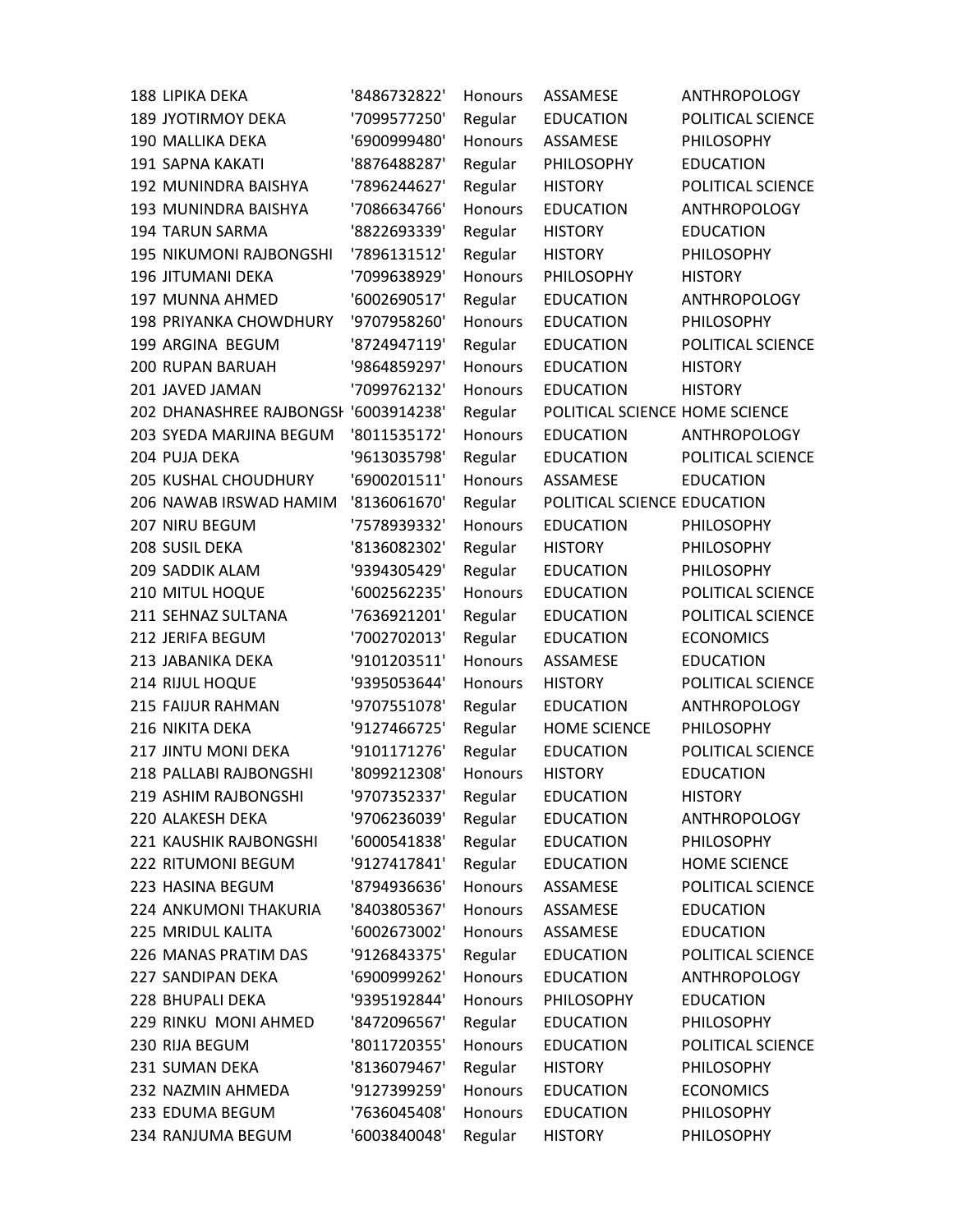| 235 AKHIL DEKA                          | '6001333095' | Regular        | <b>EDUCATION</b>            | POLITICAL SCIENCE   |
|-----------------------------------------|--------------|----------------|-----------------------------|---------------------|
| 236 DIPANKAR DEKA                       | '9707912215' | Regular        | <b>EDUCATION</b>            | <b>ANTHROPOLOGY</b> |
| 237 ARNAB KAKATI                        | '6900888581' | Regular        | <b>EDUCATION</b>            | POLITICAL SCIENCE   |
| 238 JINTI MONI DEKA                     | '9707114231' | Regular        | POLITICAL SCIENCE EDUCATION |                     |
| 239 JYOTIKA DEKA                        | '9707352316' | <b>Honours</b> | ASSAMESE                    | <b>EDUCATION</b>    |
| 240 KREITANJYOLI DEKA                   | '7099198447' | <b>Honours</b> | ASSAMESE                    | <b>HOME SCIENCE</b> |
| 241 KRITANJYOLI DEKA                    | '8761970376' | <b>Honours</b> | ASSAMESE                    | <b>HOME SCIENCE</b> |
| 242 DULAL RAJBONGSHI                    | '9365035486' | <b>Honours</b> | <b>EDUCATION</b>            | POLITICAL SCIENCE   |
| 243 BORNALI RAJBONGSHI                  | '8822490449' | Regular        | <b>EDUCATION</b>            | <b>HISTORY</b>      |
| 244 IFTIKAR HUSSAIN                     | '7896214858' | <b>Honours</b> | <b>EDUCATION</b>            | <b>HISTORY</b>      |
| 245 MRIDUL KALITA                       | '7099762393' | <b>Honours</b> | ASSAMESE                    | <b>EDUCATION</b>    |
| 246 NIKHIL BAISHYA                      | '7086983535' | Regular        | <b>EDUCATION</b>            | PHILOSOPHY          |
| 247 INTAJ ALI                           | '6002875829' | Regular        | <b>EDUCATION</b>            | PHILOSOPHY          |
| 248 RATUL RAJBONGSHI                    | '8011126476' | Regular        | <b>ANTHROPOLOGY</b>         | <b>EDUCATION</b>    |
| 249 HIMAKSHI DEKA                       | '9127579644' | Regular        | <b>EDUCATION</b>            | POLITICAL SCIENCE   |
| 250 JERINA BEGUM                        | '8753903319' | Regular        | <b>EDUCATION</b>            | PHILOSOPHY          |
| 251 PRANAB KALITA                       | '9101460749' | Regular        | <b>EDUCATION</b>            | PHILOSOPHY          |
| 252 RIMJIM DEKA                         | '8822416050' | Regular        | <b>EDUCATION</b>            | POLITICAL SCIENCE   |
| 253 RAJI AFRIN DEWAN                    | '8753902014' | Honours        | <b>EDUCATION</b>            | PHILOSOPHY          |
| 254 HIROK JYOTI DEKA                    | '9707114247' | Regular        | <b>HISTORY</b>              | <b>EDUCATION</b>    |
| 255 RAMEN BARO                          | '7635815048' | Regular        | <b>EDUCATION</b>            | POLITICAL SCIENCE   |
| 256 SANJAY GOSWAMI                      | '9706215153' | Regular        | <b>EDUCATION</b>            | <b>ANTHROPOLOGY</b> |
| 257 JYOTIRMOY BARUAH                    | '9508604844' | Regular        | <b>HISTORY</b>              | PHILOSOPHY          |
| 258 NIKHIL BAISHYA                      | '9508981344' | Regular        | <b>EDUCATION</b>            | PHILOSOPHY          |
| 259 KANKAN BARUAH                       | '7086762079' | <b>Honours</b> | <b>EDUCATION</b>            | <b>HISTORY</b>      |
| <b>260 BHANITA DAS</b>                  | '9365400250' | Regular        | <b>EDUCATION</b>            | PHILOSOPHY          |
| 261 KANMONI DEKA                        | '7099198462' | Regular        | ANTHROPOLOGY                | <b>EDUCATION</b>    |
| 262 PRANALI DEKA                        | '6003038629' | Regular        | <b>EDUCATION</b>            | <b>HISTORY</b>      |
| 263 SRI DIPANKAR RAJBONGSI '7099952147' |              | Regular        | <b>HISTORY</b>              | <b>EDUCATION</b>    |
| 264 RATAN DEKA                          | '9678568617' | Regular        | <b>EDUCATION</b>            | <b>HISTORY</b>      |
| 265 DINKI DEKA                          | '6003454242' | Regular        | <b>EDUCATION</b>            | PHILOSOPHY          |
| 266 BIKASH BAISHYA                      | '8134076016' | Regular        | <b>EDUCATION</b>            | <b>HISTORY</b>      |
| 267 RITUL ALI                           | '7086343560' | Regular        | <b>EDUCATION</b>            | PHILOSOPHY          |
| 268 JINTUMANI BEGUM                     | '7002210605' | <b>Honours</b> | <b>EDUCATION</b>            | POLITICAL SCIENCE   |
| <b>269 DHANJIT DEKA</b>                 | '9365669218' | Honours        | ASSAMESE                    | <b>EDUCATION</b>    |
| 270 NIKU MONI BAISHYA                   | '7099577449' | <b>Honours</b> | ASSAMESE                    | <b>EDUCATION</b>    |
| 271 TRIKHA RANI DEKA                    | '9508606801' | <b>Honours</b> | ASSAMESE                    | <b>ANTHROPOLOGY</b> |
| 272 SULTANA REJIYA BEGUM                | '7576042614' | Regular        | <b>EDUCATION</b>            | POLITICAL SCIENCE   |
| 273 MINTU DEKA                          | '6003024482' | Regular        | <b>EDUCATION</b>            | POLITICAL SCIENCE   |
| 274 MINAJ ALI                           | '8638958501' | Honours        | <b>EDUCATION</b>            | POLITICAL SCIENCE   |
| 275 SUMAN SAIKIA                        | '6001735125' | <b>Honours</b> | <b>EDUCATION</b>            | POLITICAL SCIENCE   |
| 276 KAMAL KRISHNA BAISHYA '9864037414'  |              | Regular        | <b>EDUCATION</b>            | POLITICAL SCIENCE   |
| 277 PARTHA PRATIM NATH                  | '8638783025' | Regular        | <b>EDUCATION</b>            | POLITICAL SCIENCE   |
| 278 MANAS PRATIM DAS                    | '7896652689' | Regular        | <b>EDUCATION</b>            | POLITICAL SCIENCE   |
| 279 TAJMIN BEGUM                        | '9954847933' | Honours        | <b>HISTORY</b>              | <b>EDUCATION</b>    |
| 280 BHANITA KALITA                      | '9707550912' | Regular        | <b>EDUCATION</b>            | POLITICAL SCIENCE   |
| 281 SUMI BEGUM                          | '7099762075' | <b>Honours</b> | <b>EDUCATION</b>            | <b>HISTORY</b>      |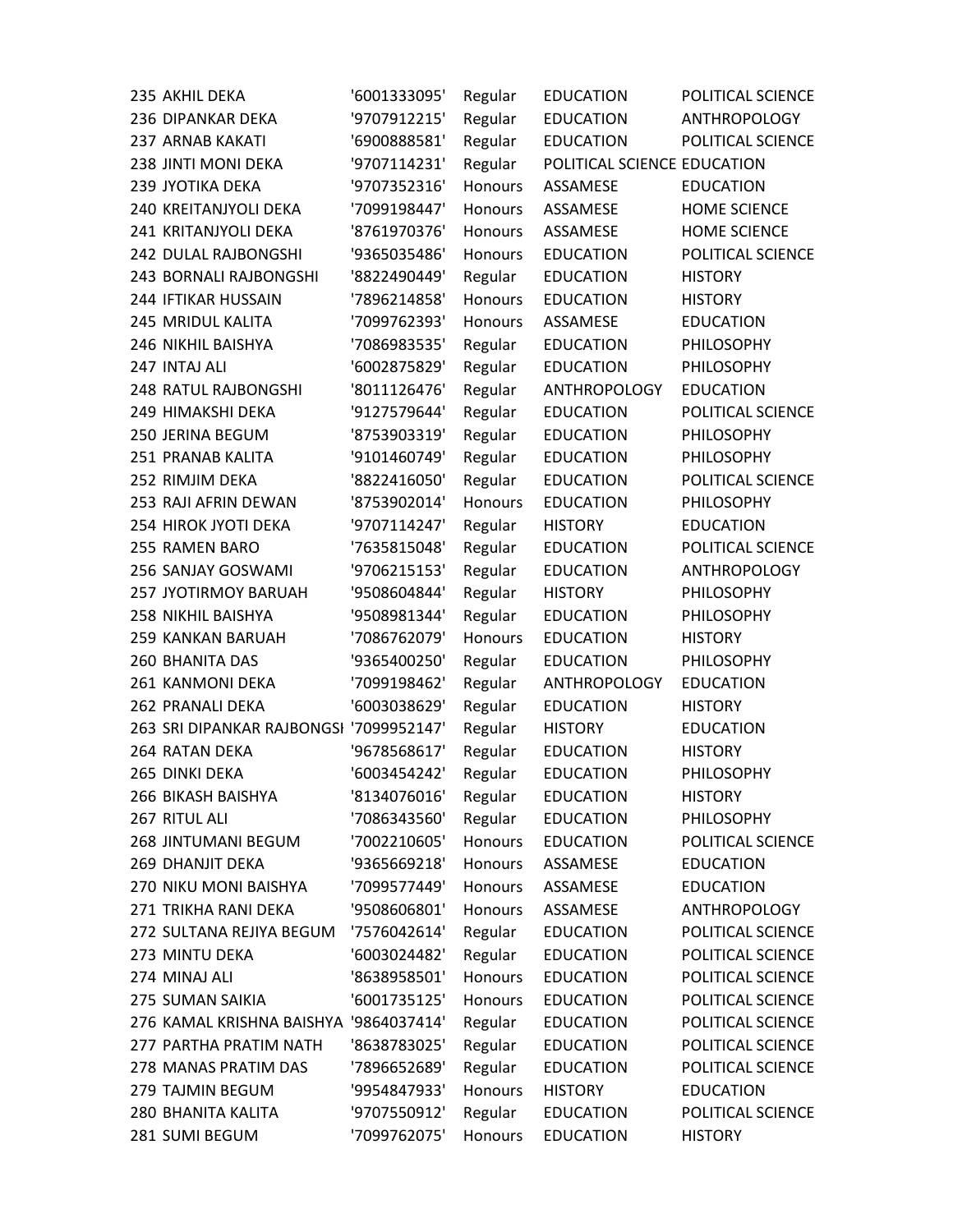| 282 DEBASHISH TALUKDAR       | '7086354288' | Regular        | <b>ANTHROPOLOGY</b>            | <b>EDUCATION</b>    |
|------------------------------|--------------|----------------|--------------------------------|---------------------|
| 283 PARTHA PRATIM NATH       | '8822366120' | Honours        | ASSAMESE                       | POLITICAL SCIENCE   |
| 284 ALAKESH BAISHYA          | '8721002988' | Regular        | <b>EDUCATION</b>               | PHILOSOPHY          |
| 285 RITU RAJ AHMED           | '7896776405' | Regular        | PHILOSOPHY                     | <b>EDUCATION</b>    |
| 286 AMINUL HOQUE             | '6002149443' | Regular        | <b>EDUCATION</b>               | <b>ECONOMICS</b>    |
| 287 IBADUL HOQUE             | '6900522473' | Regular        | <b>EDUCATION</b>               | PHILOSOPHY          |
| 288 MOUSUMI AHMED            | '7002389173' | Honours        | ASSAMESE                       | <b>EDUCATION</b>    |
| 289 SELIMA AKHTARA           | '9854383671' | Honours        | ASSAMESE                       | <b>HOME SCIENCE</b> |
| <b>290 PRANAB RAJBONGSHI</b> | '9678589702' | Regular        | <b>ANTHROPOLOGY</b>            | <b>EDUCATION</b>    |
| 291 SUMI BEGUM               | '9394305465' | Regular        | <b>EDUCATION</b>               | POLITICAL SCIENCE   |
| 292 MAUSAM WAHID             | '6002646010' | Regular        | <b>EDUCATION</b>               | POLITICAL SCIENCE   |
| 293 SAKIL MUSTAK             | '7099951735' | Regular        | <b>EDUCATION</b>               | POLITICAL SCIENCE   |
| 294 RABINA BEGUM             | '8135804660' | Honours        | <b>EDUCATION</b>               | PHILOSOPHY          |
| 295 RANJUMANI BEGUM          | '6900957696' | Honours        | <b>EDUCATION</b>               | POLITICAL SCIENCE   |
| 296 RIDIP KALITA             | '8403085052' | Regular        | <b>EDUCATION</b>               | POLITICAL SCIENCE   |
| 297 NIKITA BEGUM             | '8472958415' | Regular        | <b>EDUCATION</b>               | POLITICAL SCIENCE   |
| 298 MANASH DEKA              | '9365173949' | Regular        | POLITICAL SCIENCE EDUCATION    |                     |
| 299 PAMPI DEKA               | '7635824462' | Regular        | <b>EDUCATION</b>               | POLITICAL SCIENCE   |
| <b>300 SANGITA KALITA</b>    | '6026937102' | Honours        | ASSAMESE                       | PHILOSOPHY          |
| 301 APURBA RAJBONGSHI        | '8011774766' | Regular        | <b>EDUCATION</b>               | <b>HISTORY</b>      |
| 302 GANESH DAS               | '7636858251' | Regular        | <b>EDUCATION</b>               | <b>HISTORY</b>      |
| 303 JYOTIMA PATOWARY         | '9101738506' | Regular        | ANTHROPOLOGY                   | <b>EDUCATION</b>    |
| 304 CHANDAN DEKA             | '6000181032' | Regular        | <b>EDUCATION</b>               | POLITICAL SCIENCE   |
| 305 AJMINA BEGUM             | '8011788759' | Regular        | <b>EDUCATION</b>               | POLITICAL SCIENCE   |
| <b>306 DIPANKAR DEKA</b>     | '7086334464' | <b>Honours</b> | <b>EDUCATION</b>               | POLITICAL SCIENCE   |
| <b>307 KANGKI DEKA</b>       | '9365261634' | Regular        | POLITICAL SCIENCE HOME SCIENCE |                     |
| 308 INTAJUL HAQUE            | '8753903844' | Regular        | <b>EDUCATION</b>               | POLITICAL SCIENCE   |
| 309 BHASWATI DEKA            | '7099366322' | Regular        | <b>PHILOSOPHY</b>              | POLITICAL SCIENCE   |
| 310 BHASWATI BAISHYA         | '6002635575' | Regular        | POLITICAL SCIENCE EDUCATION    |                     |
| 311 DHANADA RAJBONGSHI       | '9394237911' | Honours        | <b>EDUCATION</b>               | PHILOSOPHY          |
| 312 HRIDAY DUTTA             | '9127404931' | Regular        | <b>EDUCATION</b>               | ANTHROPOLOGY        |
| 313 SMITA KALITA             | '8812046738' | Honours        | <b>ASSAMESE</b>                | <b>EDUCATION</b>    |
| 314 RAMEN BARUAH             | '8473971427' | Honours        | <b>EDUCATION</b>               | <b>HISTORY</b>      |
| 315 BARASHA RAJBONGSHI       | '9577258491' | Regular        | POLITICAL SCIENCE EDUCATION    |                     |
| 316 BEAUTY SULTANA           | '9101835614' | Regular        | <b>EDUCATION</b>               | ANTHROPOLOGY        |
| 317 MD RAFIKUL HOQUE         | '6001832818' | Regular        | <b>EDUCATION</b>               | POLITICAL SCIENCE   |
| 318 PULAKESH DEKA            | '8811005474' | Regular        | <b>EDUCATION</b>               | <b>HISTORY</b>      |
| 319 JAYASHREE DAS            | '8812860319' | <b>Honours</b> | ASSAMESE                       | <b>EDUCATION</b>    |
| 320 RITAMANI BEGUM           | '8133901720' | Honours        | <b>EDUCATION</b>               | PHILOSOPHY          |
| 321 BITOPAN DEKA             | '8011890074' | Regular        | POLITICAL SCIENCE EDUCATION    |                     |
| 322 SRI PINKU DEKA           | '7086331591' | Regular        | <b>EDUCATION</b>               | <b>HISTORY</b>      |
| 323 AZAHARUDDIN AHMED        | '8811804650' | Regular        | <b>EDUCATION</b>               | POLITICAL SCIENCE   |
| 324 BANTI KUMAR              | '9365584100' | Honours        | ASSAMESE                       | <b>EDUCATION</b>    |
| 325 RAJU BARUAH              | '9859803845' | Regular        | <b>EDUCATION</b>               | POLITICAL SCIENCE   |
| 326 RAJU BARUAH              | '8812874313' | Regular        | <b>EDUCATION</b>               | POLITICAL SCIENCE   |
| 327 BANTI KUMAR              | '6003924947' | Honours        | ASSAMESE                       | <b>EDUCATION</b>    |
| 328 NIPON DEKA               | '8812984161' | Regular        | <b>EDUCATION</b>               | POLITICAL SCIENCE   |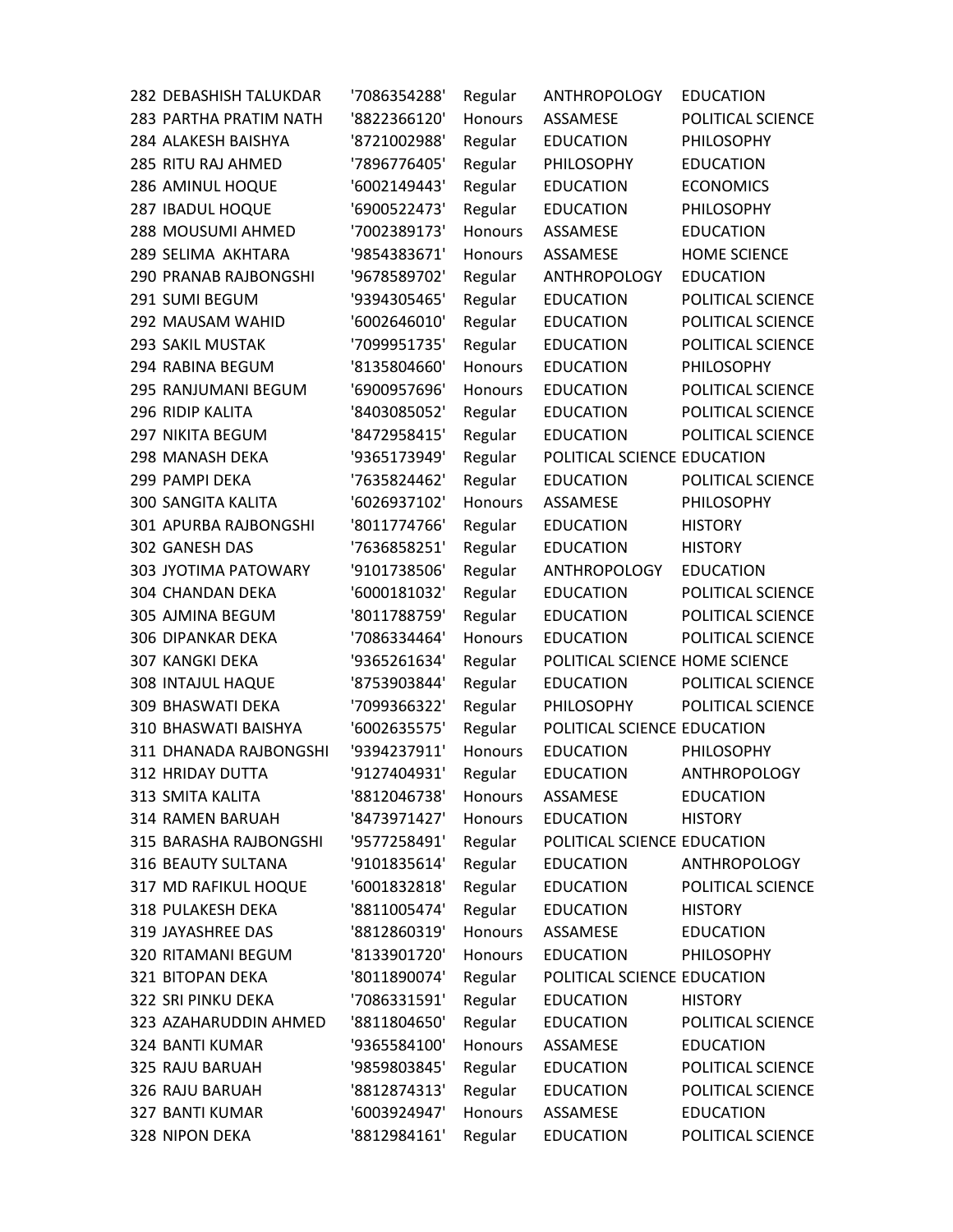| 329 NIPON DEKA                         | '8011174051' | Regular        | PHILOSOPHY                   | <b>HISTORY</b>      |
|----------------------------------------|--------------|----------------|------------------------------|---------------------|
| 330 KANKANA KALITA                     | '7636870859' | Regular        | ANTHROPOLOGY                 | <b>EDUCATION</b>    |
| 331 RAHUL KALITA                       | '9394248131' | <b>Honours</b> | <b>HISTORY</b>               | PHILOSOPHY          |
| 332 IFTIKAR HUSSAIN                    | '9859022909' | Regular        | PHILOSOPHY                   | <b>EDUCATION</b>    |
| 333 AJAY DEKA                          | '7086352674' | Regular        | <b>EDUCATION</b>             | POLITICAL SCIENCE   |
| 334 MILAN RAJBONGSHI                   | '8329484812' | Regular        | <b>EDUCATION</b>             | <b>HISTORY</b>      |
| 335 BHASKAR KALITA                     | '9365015028' | <b>Honours</b> | <b>EDUCATION</b>             | <b>ANTHROPOLOGY</b> |
| 336 JESMIN SULTANA                     | '8473837023' | Honours        | ASSAMESE                     | <b>HISTORY</b>      |
| 337 KASHYAP DEKA                       | '8486941326' | Regular        | <b>EDUCATION</b>             | POLITICAL SCIENCE   |
| 338 SAHIDUL AL                         | '8723874496' | Regular        | <b>EDUCATION</b>             | POLITICAL SCIENCE   |
| 339 NIHA BEGUM                         | '8486218158' | Regular        | PHILOSOPHY                   | <b>EDUCATION</b>    |
| 340 NIPAN DEKA                         | '9957902370' | Regular        | <b>EDUCATION</b>             | <b>HISTORY</b>      |
| 341 AMAL DAS                           | '6900620637' | Regular        | <b>EDUCATION</b>             | <b>HISTORY</b>      |
| 342 RIJUMA BEGUM                       | '8822158432' | Regular        | <b>EDUCATION</b>             | <b>ANTHROPOLOGY</b> |
| 343 CHANDAN DEKA                       | '7086634722' | <b>Honours</b> | ASSAMESE                     | <b>EDUCATION</b>    |
| 344 SIMRAN DAS                         | '9864920634' | Regular        | POLITICAL SCIENCE EDUCATION  |                     |
| 345 RUBINA BEGUM                       | '9707551809' | Regular        | <b>ANTHROPOLOGY</b>          | <b>ECONOMICS</b>    |
| 346 SUMAN DEKA                         | '6001254992' | Regular        | <b>HISTORY</b>               | PHILOSOPHY          |
| 347 ALAUDDIN AHMED                     | '70866 4252' | Regular        | <b>EDUCATION</b>             | <b>HISTORY</b>      |
| <b>348 MITUMONI RAJBONGSHI</b>         | '7399418465' | <b>Honours</b> | ASSAMESE                     | <b>EDUCATION</b>    |
| 349 NABANITA DEKA                      | '8011455354' | <b>Honours</b> | <b>EDUCATION</b>             | PHILOSOPHY          |
| 350 SANGITA DEKA                       | '9678497820' | Regular        | PHILOSOPHY                   | <b>EDUCATION</b>    |
| 351 TINKU SARMA                        | '8761971221' | Regular        | POLITICAL SCIENCE EDUCATION  |                     |
| 352 GAUTAM BARUAH                      | '8812869178' | Regular        | <b>HISTORY</b>               | PHILOSOPHY          |
| 353 KHAGESH DEKA                       | '6901728137' | <b>Honours</b> | <b>ECONOMICS</b>             | POLITICAL SCIENCE   |
| 354 ARJUL WADI HUSSAIN                 | '9365501652' | Regular        | <b>EDUCATION</b>             | POLITICAL SCIENCE   |
| 355 HIRAK JYOTI DAS                    | '9127387847' | Regular        | PHILOSOPHY                   | <b>EDUCATION</b>    |
| 356 IMRAN HUSSAIN                      | '6901422846' | Regular        | <b>EDUCATION</b>             | POLITICAL SCIENCE   |
| 357 RAJMANI BHATTACHARJY, '9707522256' |              | Regular        | <b>EDUCATION</b>             | PHILOSOPHY          |
| 358 ASHMINARA BEGUM                    | '8822681751' | Regular        | POLITICAL SCIENCE EDUCATION  |                     |
| 359 AMAR JYOTI DAS                     | '9365373281' | Regular        | <b>EDUCATION</b>             | <b>ANTHROPOLOGY</b> |
| 360 RIINJUMA BEGUM                     | '7099537579' | Regular        | <b>EDUCATION</b>             | PHILOSOPHY          |
| <b>361 TAPAN BORAH</b>                 | '9365782894' | Regular        | <b>EDUCATION</b>             | PHILOSOPHY          |
| 362 NIPUL AHMED                        | '6900712212' | Regular        | <b>EDUCATION</b>             | <b>HISTORY</b>      |
| 363 RINJUMA BEGUM                      | '7896811805' | Regular        | <b>PHILOSOPHY</b>            | <b>EDUCATION</b>    |
| 364 RINJUMA BEGUM                      | '9085754295' | Regular        | PHILOSOPHY                   | <b>EDUCATION</b>    |
| 365 MUNNA AHMED                        | '7086990870' | <b>Honours</b> | ASSAMESE                     | <b>EDUCATION</b>    |
| 366 ANUMA BEGUM                        | '8099073032' | Regular        | PHILOSOPHY                   | POLITICAL SCIENCE   |
| <b>367 RINKU KALITA</b>                | '9707482933' | Honours        | ASSAMESE                     | <b>EDUCATION</b>    |
| 368 RABINA BEGUM                       | '9678572702' | Regular        | POLITICAL SCIENCE PHILOSOPHY |                     |
| 369 TARIK ALI                          | '8822075373' | Regular        | <b>ANTHROPOLOGY</b>          | POLITICAL SCIENCE   |
| 370 HIZRUL ISLAM                       | '9864161871' | Regular        | <b>EDUCATION</b>             | POLITICAL SCIENCE   |
| 371 AKIP ALI                           | '6002644263' | Regular        | <b>EDUCATION</b>             | PHILOSOPHY          |
| 372 BARASHA NATH                       | '8822377296' | Honours        | ASSAMESE                     | <b>EDUCATION</b>    |
| 373 CHANAKYA TALUKDAR                  | '9706203157' | Regular        | <b>EDUCATION</b>             | POLITICAL SCIENCE   |
| 374 ANJU MONI PATOWARY                 | '6001317408' | Regular        | <b>EDUCATION</b>             | <b>ANTHROPOLOGY</b> |
| 375 RANA ALI                           | '8822544932' | Regular        | <b>EDUCATION</b>             | POLITICAL SCIENCE   |